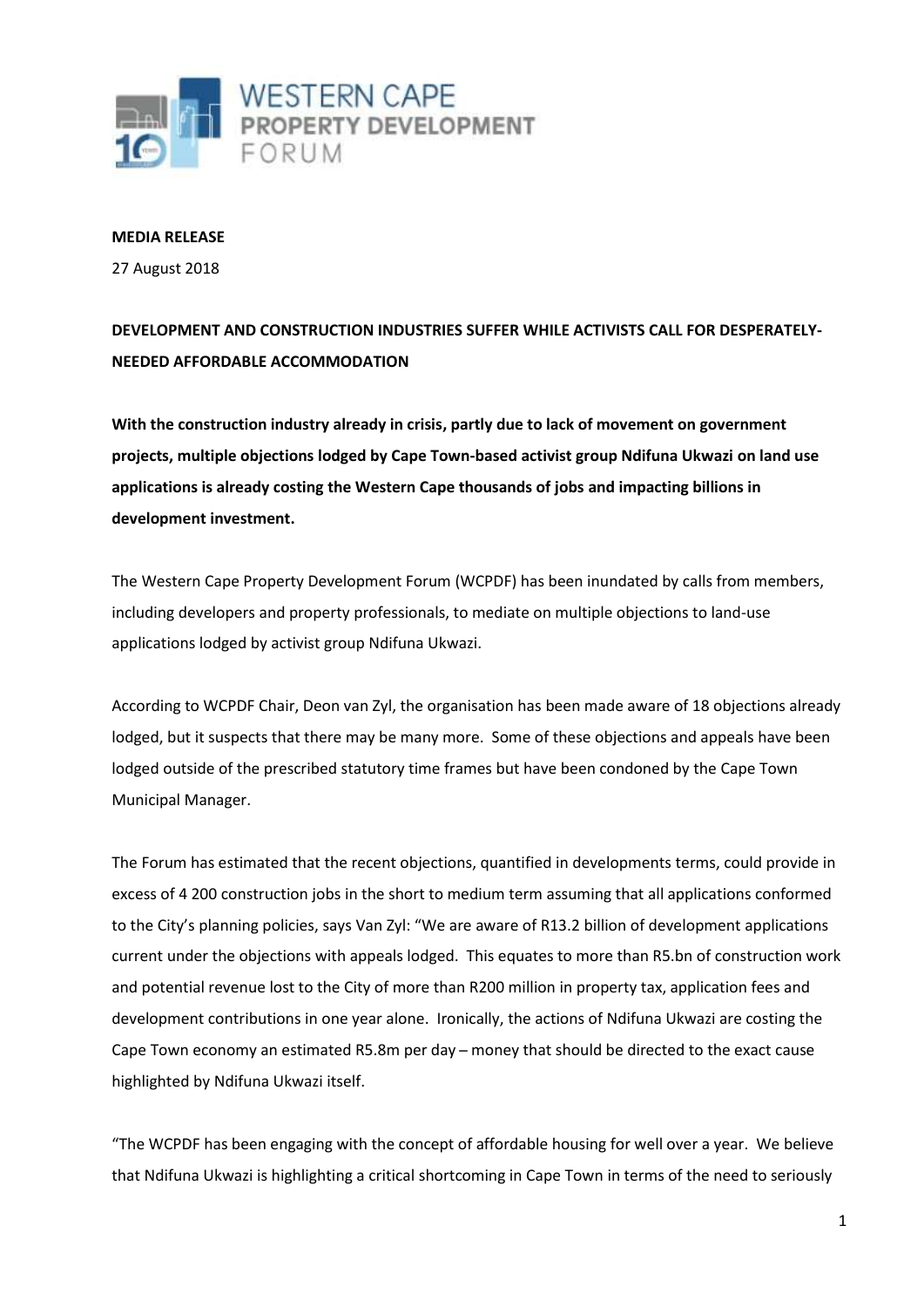address gentrification and social integration; both topics that have received scarce attention and priority from all three tiers of government post 1994."

Van Zyl says that the WCPDF has been acclimatising its members towards the idea that some form of inclusionary and affordable housing policy will need to be developed and that private developers will have no choice but to embrace it: "It is the natural progression in a country like ours, particularly where government seems to be failing in the provision of inner-city housing, that the private sector will have to, at least in part, take up the challenge where it can. Or, at the very least, be brought into the policymaking process where we can provide expertise and insight into finding solutions that will work for all parties. Unfortunately, the scale of the unintended consequences of these activists' objections is having a severe impact on the industry in a time when the economy can scarcely afford delays."

It is, in fact, in the formation of the government policy itself that the fault lies, believes Van Zyl: "The fault is not with the construction industry or the developers, nor with Ndifuna Ukwazi who are highlighting a critical societal need. The economy and job market are being penalised for local government's inability to get its own 'house' in order and develop the necessary practical policy frameworks which also includes development rights and municipal infrastructure specification.

"The industry is already suffering under a plethora of legislation and policies and is further hamstrung by the time it takes to obtain development and building plan approvals. We cannot just add another theoretical policy to the bureaucratic gauntlet that industry needs to traverse daily. It is critical that we approach inclusionary housing with a practical understanding of development processes and funding models. We need to find that money though efficiencies, time saving and reduction in costly overspecification by officials who drive purist agendas. There is no magical pot of money in the private sector that can solve government inefficiencies."

The Forum believes there is an urgent need for government to speed up processes and find ways of directing public funding to the private sector which specialises in practical delivery. Adds Van Zyl: "And not just tax the private sector because of the failures of government.

"The actions of Ndifuna Ukwazi come at a time when the economy is under severe strain, and unemployment is a national crisis. The civil and construction industries are haemorrhaging and scarce skills are being lost; the exact same skills that are required to construct the desperately-needed housing."

In a press release issued in July, the Forum took the City of Cape Town to task for failing to award the Foreshore Freeway Precinct project, a project which had apparently been hamstrung by the City